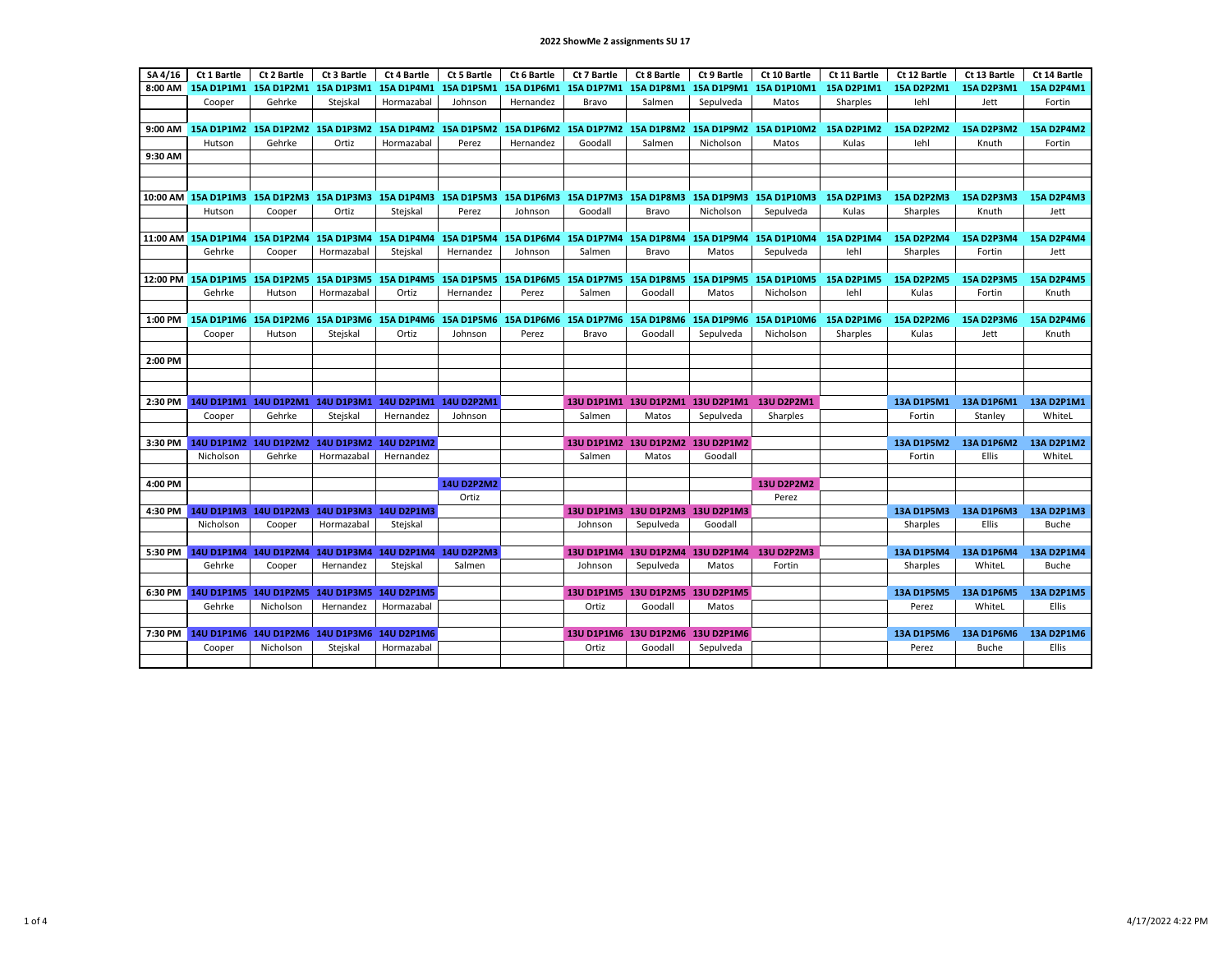## **2022 ShowMe 2 assignments SU 17**

| SA 4/16  | Ct 15 Bartle        | Ct 16 Bartle | Ct 17 Bartle | Ct 18 Bartle | Ct 19 Bartle | Ct 20 Bartle      | Ct 21 Bartle                     | Ct 22 Bartle  | Ct 23 Bartle          | Ct 24 Bartle | Ct 25 Bartle                                           | Ct 26 Bartle          | Ct 27 Bartle      | Ct 28 Bartle          | Ct 29 Bartle           | Ct 30 Bartle      |
|----------|---------------------|--------------|--------------|--------------|--------------|-------------------|----------------------------------|---------------|-----------------------|--------------|--------------------------------------------------------|-----------------------|-------------------|-----------------------|------------------------|-------------------|
|          | 8:00 AM 15A D2P5M1  | 130 P1M13    | 130 P1M4     | 140 P1M13    | 140 P1M4     |                   |                                  |               |                       |              | 15A D2P6M1                                             | 15A D2P7M1            | 15A D2P8M1        | 15A D2P9M1            | 15A D2P10M1            |                   |
|          | Birdwell            | Chapman      | Hiemke       | Lopez        | Krivohlavek  |                   |                                  |               |                       |              | Becker                                                 | Akers                 | Thomas            | Gonzalez              | Catchpool              |                   |
|          |                     |              |              |              |              |                   |                                  |               |                       |              |                                                        |                       |                   |                       |                        |                   |
|          | 9:00 AM 15A D2P5M2  | 130 P1M14    | 130 P1M26    | 140 P1M14    | 140 P1M26    |                   |                                  |               |                       |              | 15A D2P6M2                                             | 15A D2P7M2            | 15A D2P8M2        | 15A D2P9M2            | 15A D2P10M2            |                   |
|          | <b>Buss</b>         | Chapman      | Hiemke       | Lopez        | Krivohlavek  |                   |                                  |               |                       |              | Becker                                                 | Duncan                | Thomas            | Scannell              | Catchpool              |                   |
| 9:30 AM  |                     |              |              |              |              |                   |                                  |               |                       |              |                                                        |                       |                   |                       |                        |                   |
|          |                     |              |              |              |              |                   |                                  |               |                       |              |                                                        |                       |                   |                       |                        |                   |
|          |                     |              |              |              |              |                   |                                  |               |                       |              |                                                        |                       |                   |                       |                        |                   |
|          | 10:00 AM 15A D2P5M3 | 130 P1M2     | 130 P1M12    | 140 P1M2     | 140 P1M12    |                   |                                  |               |                       |              | 15A D2P6M3                                             | 15A D2P7M3            | 15A D2P8M3        |                       | 15A D2P9M3 15A D2P10M3 |                   |
|          | <b>Buss</b>         | Gard         | RiveraJoel   | Routsong     | Wassem       |                   |                                  |               |                       |              | Birdwell                                               | Duncan                | Akers             | Scannell              | Gonzalez               |                   |
|          |                     |              |              |              |              |                   |                                  |               |                       |              |                                                        |                       |                   |                       |                        |                   |
|          | 11:00 AM 15A D2P5M4 | 130 P1M25    | 130 P1M20    | 140 P1M25    | 140 P1M20    |                   |                                  |               |                       |              | 15A D2P6M4                                             | <b>15A D2P7M4</b>     | 15A D2P8M4        | 15A D2P9M4            | 15A D2P10M4            |                   |
|          | Becker              | Gard         | RiveraJoel   | Routsong     | Wassem       |                   |                                  |               |                       |              | Birdwell                                               | Thomas                | Akers             | Catchpool             | Gonzalez               |                   |
| 12:00 PM | 15A D2P5M5          | 130 P1M28    | 130 P1M15    | 140 P1M28    | 140 P1M15    |                   |                                  |               |                       |              | 15A D2P6M5                                             | <b>15A D2P7M5</b>     | <b>15A D2P8M5</b> | 15A D2P9M5            | 15A D2P10M5            |                   |
|          | Becker              | Chapman      | Hiemke       | Lopez        | Krivohlavek  |                   |                                  |               |                       |              | Buss                                                   | Thomas                | Duncan            | Catchpool             | Scannell               |                   |
|          |                     |              |              |              |              |                   |                                  |               |                       |              |                                                        |                       |                   |                       |                        |                   |
| 1:00 PM  | 15A D2P5M6          | 130 P1M9     | 130 P1M5     | 140 P1M9     | 140 P1M5     |                   |                                  |               |                       |              | <b>15A D2P6M6</b>                                      | 15A D2P7M6            | <b>15A D2P8M6</b> | 15A D2P9M6            | 15A D2P10M6            |                   |
|          | Birdwell            | Gard         | RiveraJoel   | Routsong     | Wassem       |                   |                                  |               |                       |              | <b>Buss</b>                                            | Akers                 | Duncan            | Gonzalez              | Scannell               |                   |
|          |                     |              |              |              |              |                   |                                  |               |                       |              |                                                        |                       |                   |                       |                        |                   |
| 2:00 PM  |                     |              |              |              |              |                   |                                  |               |                       |              |                                                        |                       |                   |                       |                        |                   |
|          |                     |              |              |              |              |                   |                                  |               |                       |              |                                                        |                       |                   |                       |                        |                   |
|          |                     |              |              |              |              |                   |                                  |               |                       |              |                                                        |                       |                   |                       |                        |                   |
| 2:30 PM  |                     |              |              |              |              |                   | 13A D1P1M1 13A D1P2M1            |               |                       |              | 13A D1P3M1 13A D1P4M1 13A D2P2M1 13A D2P5M8 13A D2P5M4 |                       |                   | 13A D2P3M1 13A D2P4M1 |                        | 12A D1P1M1        |
|          |                     |              |              |              |              | Lopez             | Krivohlavek                      | Chapman       | Hiemke                | Becker       | Wallace                                                | Akers                 | Thomas            | lehl                  |                        | Martin            |
|          |                     |              |              |              |              |                   |                                  |               |                       |              | Gunter                                                 |                       |                   |                       |                        |                   |
| 3:30 PM  |                     |              |              |              |              | 13A D1P1M2        | 13A D1P2M2                       | 13A D1P3M2    | 13A D1P4M2            | 13A D2P2M2   |                                                        | 13A D2P5M2 13A D2P5M7 |                   | 13A D2P3M2 13A D2P4M2 |                        | 12A D1P1M2        |
|          |                     |              |              |              |              | <b>Birdwell</b>   | Krivohlavek                      | MahadevP      | <b>Hiemke</b>         | Dickey       | Gunter                                                 | Buss                  | Thomas            | Le                    |                        | Martin            |
|          |                     |              |              |              |              |                   |                                  |               |                       |              | <b>Wallace</b>                                         |                       |                   |                       |                        |                   |
| 4:00 PM  |                     |              |              |              |              |                   |                                  |               |                       |              |                                                        |                       |                   |                       |                        |                   |
|          |                     |              |              |              |              |                   |                                  |               |                       |              |                                                        |                       |                   |                       |                        |                   |
| 4:30 PM  |                     |              |              |              |              |                   | 13A D1P1M3 13A D1P2M3 13A D1P3M3 |               | 13A D1P4M3 13A D2P2M3 |              |                                                        |                       |                   | 13A D2P3M3 13A D2P4M3 |                        | <b>12A D1P1M3</b> |
|          |                     |              |              |              |              | <b>Birdwell</b>   | Lopez                            | MahadevP      | Chapman               | Dickey       |                                                        |                       | Akers             | Le                    |                        | lehl              |
|          |                     |              |              |              |              |                   |                                  |               |                       |              |                                                        |                       |                   |                       |                        |                   |
| 5:30 PM  |                     |              |              |              |              | 13A D1P1M4        | 13A D1P2M4                       | 13A D1P3M4    | 13A D1P4M4            | 13A D2P2M4   | 13A D2P5M5                                             | 13A D2P5M6            | 13A D2P3M4        | 13A D2P4M4            |                        | 12A D1P1M4        |
|          |                     |              |              |              |              | Krivohlavek       | Lopez                            | <b>Hiemke</b> | Chapman               | Wallace      | Gunter                                                 | Thomas                | Akers             | Martin                |                        | lehl              |
|          |                     |              |              |              |              |                   |                                  |               |                       |              | <b>Becker</b>                                          |                       |                   |                       |                        |                   |
| 6:30 PM  |                     |              |              |              |              | <b>13A D1P1M5</b> | 13A D1P2M5 13A D1P3M5            |               | 13A D1P4M5            | 13A D2P2M5   | 13A D2P5M1                                             | 13A D2P5M9            | 13A D2P3M5        | 13A D2P4M5            |                        | <b>12A D1P1M5</b> |
|          |                     |              |              |              |              | Krivohlavek       | <b>Birdwell</b>                  | <b>Hiemke</b> | MahadevP              | Wallace      | Dickey                                                 | Thomas                | Buss              | Martin                |                        | Le                |
|          |                     |              |              |              |              |                   |                                  |               |                       |              | Gunter                                                 |                       |                   |                       |                        |                   |
| 7:30 PM  |                     |              |              |              |              | 13A D1P1M6        | 13A D1P2M6                       | 13A D1P3M6    | 13A D1P4M6            |              | 13A D2P2M6 13A D2P5M10 13A D2P5M3                      |                       | 13A D2P3M6        | 13A D2P4M6            |                        | <b>12A D1P1M6</b> |
|          |                     |              |              |              |              | Lopez             | <b>Birdwell</b>                  | Chapman       | MahadevP              | Becker       | Gunter                                                 | Akers                 | Buss              | lehl                  |                        | Le                |
|          |                     |              |              |              |              |                   |                                  |               |                       |              | <b>Dickey</b>                                          |                       |                   |                       |                        |                   |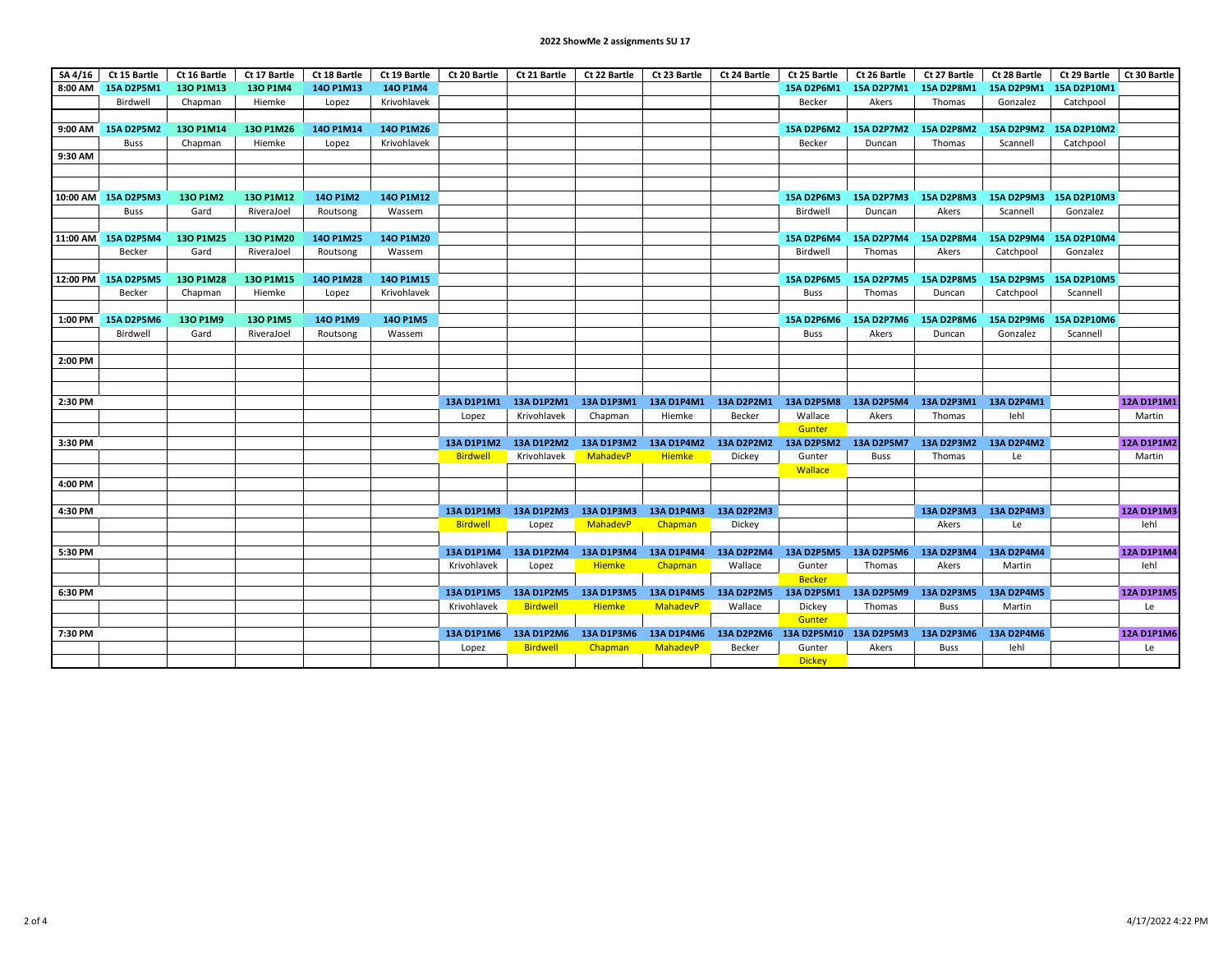## **2022 ShowMe 2 assignments SU 17**

| SA 4/16 |                     |                   | Ct 31 Bartle   Ct 32 Bartle   Ct 33 Bartle   Ct 34 Bartle   Ct 35 Bartle |                                 |         | Ct 36 Bartle     | Ct 37 Bartle                                                                                               | Ct 38 Bartle | Ct 39 Bartle | Ct 40 Bartle                                                                                                      | Ct 41 Bartle                                         | Ct 42 Bartle                                                                             |                       | Ct 43 Bartle   Ct 44 Bartle   Ct 45 Bartle   Ct 46 Bartle   Ct 47 Bartle     |           |                |                       | Ct 48 Bartle                                                                  |
|---------|---------------------|-------------------|--------------------------------------------------------------------------|---------------------------------|---------|------------------|------------------------------------------------------------------------------------------------------------|--------------|--------------|-------------------------------------------------------------------------------------------------------------------|------------------------------------------------------|------------------------------------------------------------------------------------------|-----------------------|------------------------------------------------------------------------------|-----------|----------------|-----------------------|-------------------------------------------------------------------------------|
|         |                     |                   |                                                                          |                                 |         |                  |                                                                                                            |              |              | 8:00 AM 12N D2P1M1 12N D2P2M1 12N D1P1M1 12N D1P2M1 11N P1M11 11N P1M12 11N P2M11 11N P2M12 14A D1P1M1 14A D1P2M1 |                                                      | 14A D1P3M1 14A D1P4M1 14A D1P5M1 14A D1P6M1 14A D1P7M1 14A D1P8M1 14A D1P9M1 14A D1P10M1 |                       |                                                                              |           |                |                       |                                                                               |
|         | RiveraJorge         | <b>Ellis</b>      | Waldman                                                                  | RiveraM                         | Welch   | Martin           | Bryden                                                                                                     | Wilson       | Kreul        | Wingert                                                                                                           | Keeney                                               | Dill                                                                                     | Gunter                | Baker                                                                        | Sullins   | Hupf           | Frazier               | KileyS                                                                        |
|         |                     |                   |                                                                          |                                 |         |                  |                                                                                                            |              |              |                                                                                                                   |                                                      |                                                                                          |                       |                                                                              |           |                |                       |                                                                               |
|         | 9:00 AM 12N D2P1M2  |                   |                                                                          | 12N D1P1M2 12N D1P2M2 11N P1M13 |         | 11N P1M14        | 11N P2M13                                                                                                  |              |              | 11N P2M14 14A D1P1M2 14A D1P2M2                                                                                   | 14A D1P3M2                                           | 14A D1P4M2                                                                               |                       |                                                                              |           |                |                       | 14A D1P5M2 14A D1P6M2 14A D1P7M2 14A D1P8M2 14A D1P9M2 14A D1P10M2            |
|         | RiveraJorge         |                   | JohnstonL                                                                | RiveraM                         | Welch   | Martin           | Bryden                                                                                                     | Wilson       | <b>Buche</b> | Wingert                                                                                                           | WhiteP                                               | Dill                                                                                     | Johannsen             | Baker                                                                        | Mahoney   | Hupf           | Marcelino             | KileyS                                                                        |
| 9:30 AM |                     | <b>12N D2P2M2</b> |                                                                          |                                 |         |                  |                                                                                                            |              |              |                                                                                                                   |                                                      |                                                                                          |                       |                                                                              |           |                |                       |                                                                               |
|         |                     | auto-3            |                                                                          |                                 |         |                  |                                                                                                            |              |              |                                                                                                                   |                                                      |                                                                                          |                       |                                                                              |           |                |                       |                                                                               |
|         |                     | Klassen           |                                                                          |                                 |         |                  |                                                                                                            |              |              |                                                                                                                   |                                                      |                                                                                          |                       |                                                                              |           |                |                       |                                                                               |
|         | 10:00 AM 12N D2P1M3 |                   |                                                                          | 12N D1P1M3 12N D1P2M3 11N P1M15 |         | <b>11N P1M16</b> |                                                                                                            |              |              | 11N P2M15 11N P2M16 14A D1P1M3 14A D1P2M3                                                                         | 14A D1P3M3                                           | 14A D1P4M3 14A D1P5M3 14A D1P6M3 14A D1P7M3 14A D1P8M3 14A D1P9M3 14A D1P10M3            |                       |                                                                              |           |                |                       |                                                                               |
|         | Ellis               |                   | JohnstonL                                                                | Waldman                         | Mercado | Wallace          | Dickey                                                                                                     | WhiteL       | Buche        | Kreul                                                                                                             | WhiteP                                               | Keeney                                                                                   | Johannsen             | Gunter                                                                       | Mahoney   | Sullins        | Marcelino             | Frazier                                                                       |
|         |                     |                   |                                                                          |                                 |         |                  |                                                                                                            |              |              |                                                                                                                   |                                                      |                                                                                          |                       |                                                                              |           |                |                       |                                                                               |
|         |                     |                   | 11:00 AM 12N D2P1M4 12N D2P2M3 12N D1P1M4 12N D1P2M4 11N P1M17           |                                 |         | 11N P1M18        |                                                                                                            |              |              | 11N P2M17 11N P2M18 14A D1P1M4 14A D1P2M4                                                                         | 14A D1P3M4                                           |                                                                                          |                       |                                                                              |           |                |                       | 14A D1P4M4 14A D1P5M4 14A D1P6M4 14A D1P7M4 14A D1P8M4 14A D1P9M4 14A D1P10M4 |
|         |                     |                   |                                                                          |                                 |         |                  |                                                                                                            |              |              |                                                                                                                   |                                                      |                                                                                          |                       |                                                                              |           |                |                       |                                                                               |
|         | <b>Ellis</b>        | RiveraJorge       | RiveraM                                                                  | Waldman                         | Mercado | Wallace          | Dickey                                                                                                     | WhiteL       | Wingert      | Kreul                                                                                                             | Dill                                                 | Keeney                                                                                   | Baker                 | Gunter                                                                       | Hupf      | <b>Sullins</b> | KileyS                | Frazier                                                                       |
|         |                     |                   |                                                                          |                                 |         |                  |                                                                                                            |              |              |                                                                                                                   |                                                      |                                                                                          |                       |                                                                              |           |                |                       |                                                                               |
|         | 12:00 PM 12N D2P1M5 |                   | 12N D1P1M5 12N D1P2M5 11N P1M19                                          |                                 |         | <b>11N P1M20</b> |                                                                                                            |              |              |                                                                                                                   | 11N P2M19 11N P2M20 14A D1P1M5 14A D1P2M5 14A D1P3M5 | 14A D1P4M5 14A D1P5M5 14A D1P6M5 14A D1P7M5 14A D1P8M5 14A D1P9M5 14A D1P10M5            |                       |                                                                              |           |                |                       |                                                                               |
|         | Klassen             |                   | RiveraM                                                                  | JohnstonL                       | Welch   | Martin           | Bryden                                                                                                     | Wilson       | Wingert      | Buche                                                                                                             | Dill                                                 | WhiteP                                                                                   | Baker                 | Johannsen                                                                    | Hupf      | Mahoney        | KileyS                | Marcelino                                                                     |
|         |                     |                   |                                                                          |                                 |         |                  |                                                                                                            |              |              |                                                                                                                   |                                                      |                                                                                          |                       |                                                                              |           |                |                       |                                                                               |
|         | 1:00 PM 12N D2P1M6  |                   | 12N D1P1M6 12N D1P2M6 11N P1M21                                          |                                 |         |                  | 11N P2M21                                                                                                  |              |              | 14A D1P1M6 14A D1P2M6                                                                                             | 14A D1P3M6                                           |                                                                                          |                       |                                                                              |           |                |                       | 14A D1P4M6 14A D1P5M6 14A D1P6M6 14A D1P7M6 14A D1P8M6 14A D1P9M6 14A D1P10M6 |
|         | Klassen             |                   | Waldman                                                                  | JohnstonL                       | Mercado |                  | Dickey                                                                                                     |              | Wingert      | Buche                                                                                                             | Keeney                                               | WhiteP                                                                                   | Gunter                | Johannsen                                                                    | Sullins   | Mahoney        | Frazier               | Marcelino                                                                     |
|         |                     |                   |                                                                          |                                 |         |                  |                                                                                                            |              |              |                                                                                                                   |                                                      |                                                                                          |                       |                                                                              |           |                |                       |                                                                               |
| 2:00 PM |                     |                   |                                                                          |                                 |         |                  |                                                                                                            |              |              |                                                                                                                   |                                                      |                                                                                          |                       |                                                                              |           |                |                       |                                                                               |
|         |                     |                   |                                                                          |                                 |         |                  |                                                                                                            |              |              |                                                                                                                   |                                                      |                                                                                          |                       |                                                                              |           |                |                       |                                                                               |
|         |                     |                   |                                                                          |                                 |         |                  |                                                                                                            |              |              |                                                                                                                   |                                                      |                                                                                          |                       |                                                                              |           |                |                       |                                                                               |
|         |                     |                   |                                                                          |                                 |         |                  | 2:30 PM 12A D1P2M1 12A D1P3M1 12A D1P5M1 12A D2P1M1 12A D2P2M1 12A D2P3M1 12A D2P4M1 12A D1P4M1 14L D1P1M1 |              |              |                                                                                                                   | 14L D1P2M1                                           |                                                                                          |                       | 14L D1P3M1 14L D2P1M1 14L D2P2M1 14L D2P3M1 15L D1P1M1 15L D1P2M1 15L D1P3M1 |           |                |                       |                                                                               |
|         | Catchpool           | RiveraM           | Waldman                                                                  | JohnstonL                       | Bryden  | Dill             | Wilson                                                                                                     | Hupf         | Welch        |                                                                                                                   | Wingert                                              | Shrum                                                                                    | Cap                   | Holstine                                                                     | Sullins   | Baker          | Frazier               | Swift                                                                         |
|         |                     |                   |                                                                          |                                 |         |                  |                                                                                                            |              |              |                                                                                                                   |                                                      |                                                                                          |                       |                                                                              |           |                |                       |                                                                               |
|         |                     |                   |                                                                          |                                 |         |                  | 3:30 PM 12A D1P2M2 12A D1P3M2 12A D1P5M2 12A D2P1M2 12A D2P2M2 12A D2P3M2 12A D2P4M2 12A D1P4M2 14L D1P1M2 |              |              |                                                                                                                   | <b>14L D1P2M2</b>                                    |                                                                                          |                       | 14L D1P3M2  14L D2P1M2  14L D2P2M2  14L D2P3M2  15L D1P1M2  15L D1P2M2       |           |                |                       | 15L D1P3M2                                                                    |
|         | Scannell            | Duncan            | Gonzalez                                                                 | WhiteP                          | Kreul   | KileyS           | Koch                                                                                                       | Knuth        | Mercado      |                                                                                                                   | Johannsen                                            | Garner                                                                                   | West                  | Holstine                                                                     | Sullins   | Mahoney        | Klassen               | Marcelino                                                                     |
|         |                     |                   |                                                                          |                                 |         |                  |                                                                                                            |              |              |                                                                                                                   |                                                      |                                                                                          |                       |                                                                              |           |                |                       |                                                                               |
| 4:00 PM |                     |                   |                                                                          |                                 |         |                  |                                                                                                            |              |              |                                                                                                                   |                                                      |                                                                                          |                       |                                                                              |           |                |                       |                                                                               |
|         |                     |                   |                                                                          |                                 |         |                  |                                                                                                            |              |              |                                                                                                                   |                                                      |                                                                                          |                       |                                                                              |           |                |                       |                                                                               |
|         |                     |                   |                                                                          |                                 |         |                  | 4:30 PM 12A D1P2M3 12A D1P3M3 12A D1P5M3 12A D2P1M3 12A D2P2M3 12A D2P3M3 12A D2P4M3 12A D1P4M3 14L D1P1M3 |              |              |                                                                                                                   | <b>14L D1P2M3</b>                                    |                                                                                          |                       | 14L D1P3M3 14L D2P1M3 14L D2P2M3 14L D2P3M3 15L D1P1M3 15L D1P2M3 15L D1P3M3 |           |                |                       |                                                                               |
|         | Catchpool           | RiveraM           | Waldman                                                                  | JohnstonL                       | Bryden  | Dill             | Wilson                                                                                                     | Hupf         | Welch        |                                                                                                                   | Wingert                                              | Shrum                                                                                    | Cap                   | Holstine                                                                     | Sullins   | Baker          | Frazier               | Swift                                                                         |
|         |                     |                   |                                                                          |                                 |         |                  |                                                                                                            |              |              |                                                                                                                   |                                                      |                                                                                          |                       |                                                                              |           |                |                       |                                                                               |
|         |                     |                   |                                                                          |                                 |         |                  | 5:30 PM 12A D1P2M4 12A D1P3M4 12A D1P5M4 12A D2P1M4 12A D2P2M4 12A D2P3M4 12A D2P4M4 12A D1P4M4 14L D1P1M4 |              |              |                                                                                                                   | <b>14L D1P2M4</b>                                    | 14L D1P3M4 14L D2P1M4                                                                    |                       |                                                                              |           |                | 15L D1P1M4 15L D1P2M4 | 15L D1P3M4                                                                    |
|         | Catchpool           | RiveraM           | Waldman                                                                  | JohnstonL                       | Bryden  | Dill             | Wilson                                                                                                     | Hupf         | Welch        |                                                                                                                   | Wingert                                              | Shrum                                                                                    | Cap                   |                                                                              |           | Baker          | Frazier               | Swift                                                                         |
|         |                     |                   |                                                                          |                                 |         |                  |                                                                                                            |              |              |                                                                                                                   |                                                      |                                                                                          |                       |                                                                              |           |                |                       |                                                                               |
|         | 6:30 PM 12A D1P2M5  |                   |                                                                          |                                 |         |                  | 12A D1P3M5 12A D1P5M5 12A D2P1M5 12A D2P2M5 12A D2P3M5 12A D2P4M5 12A D1P4M5 14L D1P1M5                    |              |              |                                                                                                                   | <b>14L D1P2M5</b>                                    |                                                                                          | 14L D1P3M5 14L D2P1M5 | 14L X1 M1                                                                    | 14L X2 M1 |                | 15L D1P1M5 15L D1P2M5 | 15L D1P3M5                                                                    |
|         | Scannell            | Duncan            | Gonzalez                                                                 | WhiteP                          | Kreul   | KileyS           | Koch                                                                                                       | Knuth        | Mercado      |                                                                                                                   | Johannsen                                            | Garner                                                                                   | West                  | Holstine                                                                     | Sullins   | Mahoney        | Klassen               | Marcelino                                                                     |
|         |                     |                   |                                                                          |                                 |         |                  |                                                                                                            |              |              |                                                                                                                   |                                                      |                                                                                          |                       |                                                                              |           |                |                       |                                                                               |
|         |                     |                   |                                                                          |                                 |         |                  | 7:30 PM 12A D1P2M6 12A D1P3M6 12A D1P5M6 12A D2P1M6 12A D2P2M6 12A D2P3M6 12A D2P4M6 12A D1P4M6 14L D1P1M6 |              |              |                                                                                                                   |                                                      |                                                                                          | 14L D1P3M6 14L D2P1M6 | 14L X3 M1                                                                    |           |                |                       |                                                                               |
|         |                     |                   |                                                                          |                                 |         |                  |                                                                                                            |              |              |                                                                                                                   | <b>14L D1P2M6</b>                                    |                                                                                          |                       |                                                                              |           |                |                       | 15L D1P1M6 15L D1P2M6 15L D1P3M6                                              |
|         | Scannell            | Duncan            | Gonzalez                                                                 | WhiteP                          | Kreul   | KileyS           | Koch                                                                                                       | Knuth        | Mercado      |                                                                                                                   | Johannsen                                            | Garner                                                                                   | West                  | Holstine                                                                     |           | Mahoney        | Klassen               | Marcelino                                                                     |
|         |                     |                   |                                                                          |                                 |         |                  |                                                                                                            |              |              |                                                                                                                   |                                                      |                                                                                          |                       |                                                                              |           |                |                       |                                                                               |